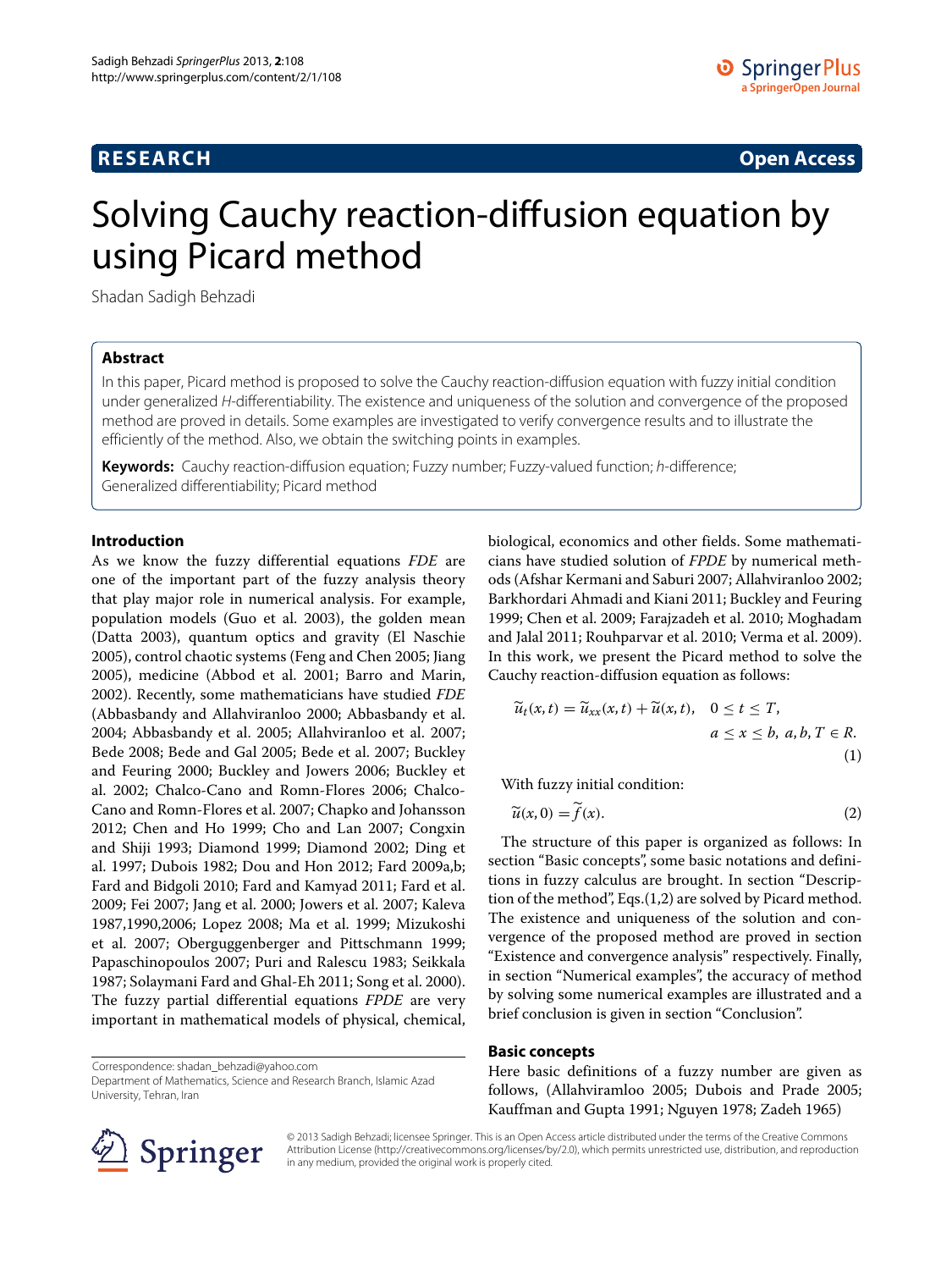

**Definition 2.1.** An arbitrary fuzzy number  $\widetilde{u}$  in the parametric form is represented by an ordered pair of functions  $(u, \overline{u})$  which satisfy the following requirements:

- (i)  $\overline{u}: r \rightarrow u(r) \in R$  is a bounded left-continuous non-decreasing function over [ 0, 1],
- (ii)  $u : r \to \overline{u}(r) \in R$  is a bounded left-continuous non-increasing function over [ 0, 1],
- (iii)  $u(r) \leq \overline{u}(r)$ ,  $0 \leq r \leq 1$ .

**Definition 2.2.** For arbitrary fuzzy numbers  $\tilde{u}, \tilde{v} \in E^1$ , we use the distance (Hausdorff metric) (Goetschel and Voxman [1986\)](#page-5-41)  $D(u(r), v(r)) = \max\{\sup_{r \in [0,1]} |u(r)|\}$ *v*<sub>(*r*</sub>)|, sup  $|\overline{u}(r) - \overline{v}(r)|$ }, and it is shown (Puri and Ralescu [1986\)](#page-5-42) that  $(E^1, D)$  is a complete metric space and the following properties are well known:

$$
D(\widetilde{u} + \widetilde{w}, \widetilde{v} + \widetilde{w}) = D(\widetilde{u}, \widetilde{v}), \forall \widetilde{u}, \widetilde{v} \in E^1, D(k\widetilde{u}, k\widetilde{v}) = |k| D(\widetilde{u}, \widetilde{v}), \forall k \in R, \widetilde{u}, \widetilde{v} \in E^1, D(\widetilde{u} + \widetilde{v}, \widetilde{w} + \widetilde{e}) \le D(\widetilde{u}, \widetilde{w}) + D(\widetilde{v}, \widetilde{e}), \forall \widetilde{u}, \widetilde{v}, \widetilde{w}, \widetilde{e} \in E^1.
$$

**Definition 2.3.** Consider  $\widetilde{x}$ ,  $\widetilde{y} \in E$ . If there exists  $\widetilde{z} \in E$ such that  $\widetilde{x} = \widetilde{y} + \widetilde{z}$  then  $\widetilde{z}$  is called the *H*- difference of  $\widetilde{x}$ and  $\widetilde{\mathbf{y}}$ , and is denoted by  $\widetilde{\mathbf{x}} \ominus \widetilde{\mathbf{y}}$  (Bede and Gal [2005\)](#page-4-7).

**Proposition 1.** If  $f : (a, b) \rightarrow E$  is a continuous fuzzyvalued function then  $g(x) = \int_a^x f(t) dt$  is differentiable, with derivative  $g'(x) = f(x)$  (Bede and Gal [2005\)](#page-4-7).

**Definition 2.4.** (see (Bede and Gal [2005\)](#page-4-7)) Let  $f : (a, b) \rightarrow$ *E* and  $x_0 \in (a, b)$ . We say that  $f$  is generalized differentiable at  $x_0$  (Bede-Gal differentiability), if there exists an element  $f'(x_0) \in E$ , such that:

i) for all *h* > 0 sufficiently small, ∃ $f(x_0 + h) \ominus f(x_0)$ ,  $\exists f(x_0) \ominus f(x_0 - h)$  and the following limits hold:

$$
\lim_{h \to 0} \frac{f(x_0 + h) \ominus f(x_0)}{h} = \lim_{h \to 0} \frac{f(x_0) \ominus f(x_0 - h)}{h}
$$

$$
= f'(x_0)
$$

or

ii) for all *h* > 0 sufficiently small, ∃ $f(x_0)$   $\ominus$   $f(x_0 + h)$ ,  $\exists f(x_0 - h) \ominus f(x_0)$  and the following limits hold:

$$
\lim_{h \to 0} \frac{f(x_0) \ominus f(x_0 + h)}{-h} = \lim_{h \to 0} \frac{f(x_0 - h) \ominus f(x_0)}{-h}
$$

$$
= f'(x_0)
$$

or

iii) for all *h* > 0 sufficiently small, ∃ *f*(*x*<sub>0</sub> + *h*)  $\ominus$  *f*(*x*<sub>0</sub>),  $\exists f(x_0 - h) \ominus f(x_0)$  and the following limits hold:

$$
\lim_{h \to 0} \frac{f(x_0 + h) \ominus f(x_0)}{h} = \lim_{h \to 0} \frac{f(x_0 - h) \ominus f(x_0)}{-h}
$$

$$
= f^{'}(x_0)
$$

or

iv) for all 
$$
h > 0
$$
 sufficiently small,  $\exists f(x_0) \ominus f(x_0 + h)$ ,  
 $\exists f(x_0) \ominus f(x_0 - h)$  and the following limits hold:

$$
\lim_{h \to 0} \frac{f(x_0) \ominus f(x_0 + h)}{-h} = \lim_{h \to 0} \frac{f(x_0) \ominus f(x_0 - h)}{h} = f'(x_0)
$$

**Definition 2.5.** Let  $f : (a, b) \rightarrow E$ . We say  $f$  is (i)differentiable on  $(a, b)$  if  $f$  is differentiable in the sense (i) of Definition [\(2.7\)](#page-2-0) and similarly for (ii), (iii) and (iv) differentiability.

<span id="page-1-0"></span>**Definition 2.6.** (see (Chalco-Cano and Romn-Flores [2006\)](#page-4-12)) Let  $f : (a, b) \rightarrow E$  and  $x_0 \in (a, b)$ . A point  $x_0 \in (a, b)$  is said to be a switching point for the differentiability of f, if in any neighborhood  $V$  of  $x_0$  there exist points  $x_1 < x_0 < x_2$  such that

 $(t$ ype 1)  $f$  is differentiable at  $x_1$  in the sense *(i)* of Definition [\(2.6\)](#page-1-0) while it is not differentiable in the sense (*ii*) of Definition [\(2.6\)](#page-1-0), and  $f$  is differentiable at  $x_2$  in the sense *(ii)* of Definition [\(2.6\)](#page-1-0) while it is not differentiable in the sense *(i)* or Definition [\(2.6\)](#page-1-0), or

 $(t$ ype 2)  $f$  is differentiable at  $x_1$  in the sense *(ii)* of Definition [\(2.6\)](#page-1-0) while it is not differentiable in the sense (*i*) of Definition [\(2.6\)](#page-1-0), and  $f$  is differentiable at  $x_2$  in the sense *(i)* of Definition [\(2.6\)](#page-1-0) while it is not differentiable in the sense *(ii)* or Definition [\(2.6\)](#page-1-0).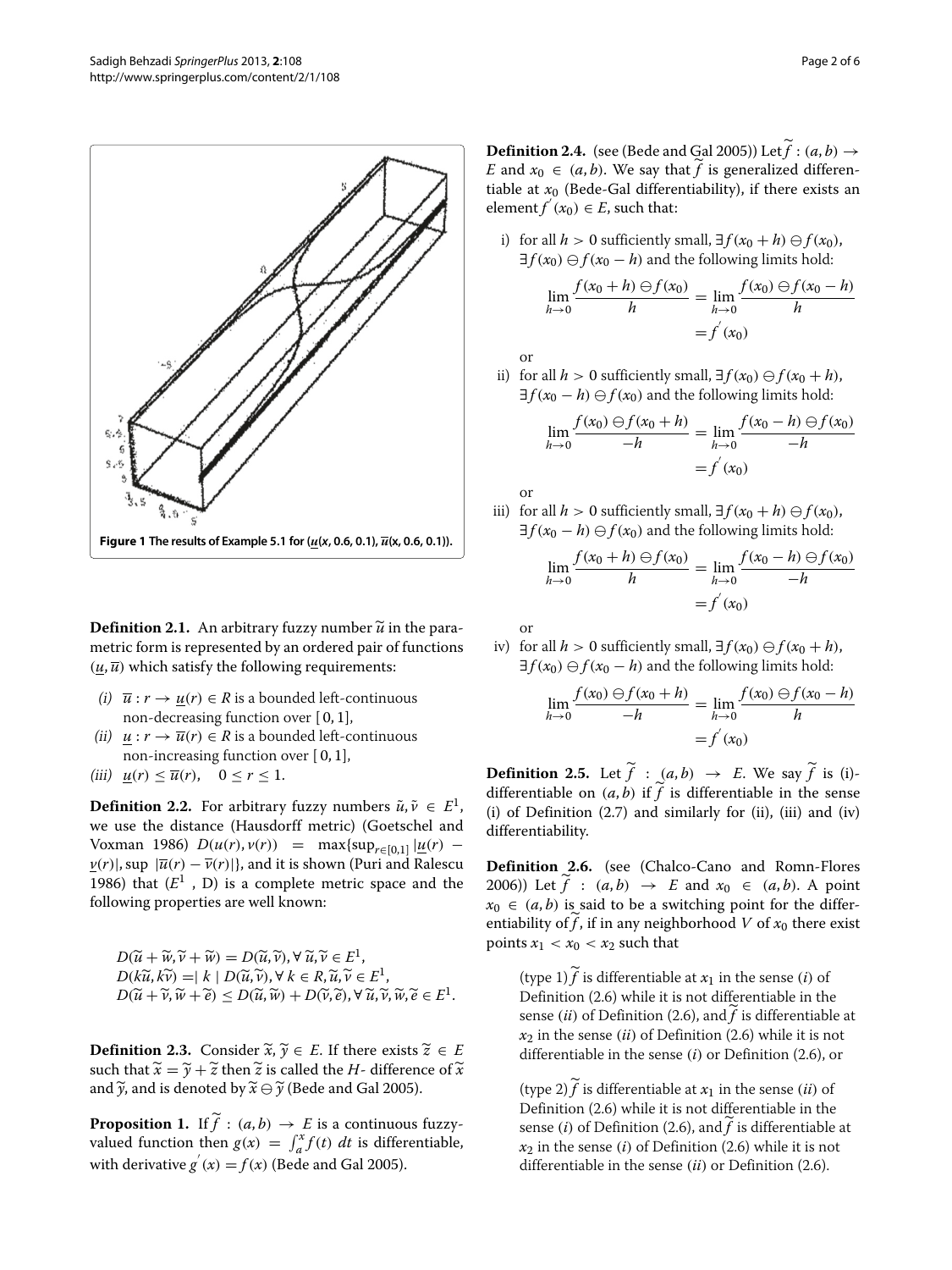**Proposition 2.** (see (Chalco-Cano and Romn-Flores  $2006$ )) Let  $f : (a, b) \to E$  and  $x_0 \in (a, b)$ .

- (a) If  $x_0 \in (a, b)$  is a switching point for the differentiability of  $f$  of type 1, then $f$  is differentiable at  $x_0$  in the form  $(iv)$ .
- (b) If  $x_0 \in (a, b)$  is a switching point for the differentiability of  $f$  of type 2, then $f$  is differentiable at  $x_0$  in the form *(iii)*.

<span id="page-2-0"></span>**Definition 2.7.** A triangular fuzzy number is defined as a fuzzy set in  $E^1$ , that is specified by an ordered triple  $u =$  $(a, b, c) \in \mathbb{R}^3$  with  $a \leq b \leq c$  such that  $u(r) = [u(r), \overline{u}(r)]$ are the endpoints of *r*-level sets for all  $r \in [0,1]$ , where  $u(r) = a + (b - a)r$  and  $\overline{u}(r) = c - (c - b)r$ . Here,  $u(0) =$  $a, \overline{u}(0) = c, u(1) = \overline{u}(1) = b$ , which is denoted by  $u(1)$ . The set of triangular fuzzy numbers will be denoted by *E*1.

**Definition 2.8.** (see (Chalco-Cano and Romn-Flores [2006\)](#page-4-12)) The mapping  $\widetilde{f}$  :  $T \rightarrow E^n$  for some interval  $T$ is called a fuzzy process. Therefore, its *r*-level set can be written as follows:

$$
(f(t))(r) = [f(t,r), \bar{f}(t,r)], \quad t \in T, \quad r \in [0,1].
$$

**Definition 2.9.** (see (Chalco-Cano and Romn-Flores [2006\)](#page-4-12)) Let  $\hat{f}$  :  $T \rightarrow E^n$  be Hukuhara differentiable and denote  $(f(t))(r) = [f(t, r), \overline{f}(t, r)]$ . Then, the boundary function  $f(t, r)$  and  $\overline{f}(t, r)$  are differentiable (or Seikkala differentiable) and

$$
(f^{'}(t))(r) = [f^{'}(t,r), \overline{f}^{'}(t,r)], \quad t \in T, \quad r \in [0,1].
$$

If *f* is *(ii)*-differentiable then

$$
(f^{'}(t))(r) = [\overline{f}^{'}(t,r), \underline{f}^{'}(t,r)], \quad t \in T, \quad r \in [0,1].
$$

## **Description of the method**

To obtain the approximation solution of Eqs.[\(1,](#page-0-1)[2\)](#page-0-2), based on Definition [\(2.6\)](#page-1-0) we have two cases as follows:

Case (1):  $\widetilde{u}(x,t)$  is (*i*)-differentiable, in this case we have,

$$
\widetilde{u}(x,t) = \widetilde{f}(x) + \int_0^t \left[ \widetilde{u}(x,t) + \widetilde{u}_{xx}(x,t) \right] dt. \tag{3}
$$

Case (2):  $\widetilde{u}(x,t)$  is  $(ii)$ -differentiable, in this case we have,

$$
\widetilde{u}(x,t) = \widetilde{f}(x) \ominus (-1) \cdot \int_0^t \left[ \widetilde{u}(x,t) + \widetilde{u}_{xx}(x,t) \right] dt.
$$
\n(4)

Now, we can write successive iterations (by using Picard method) as follows:

Case (1):

$$
\widetilde{u}_0(x,t) = \widetilde{f}(x), \n\widetilde{u}_{n+1}(x,t) = \widetilde{f}(x) + \int_0^t [\widetilde{u}_n(x,t) + \widetilde{u}_{nxx}(x,t)] dt, \quad n \ge 0.
$$
\n(5)

Case (2):

$$
\widetilde{u}_0(x,t) = \widetilde{f}(x),
$$
  
\n
$$
\widetilde{u}_{n+1}(x,t) = \widetilde{f}(x) \ominus (-1). \int_0^t [\widetilde{u}_n(x,t) + \widetilde{u}_{n_{xx}}(x,t)] dt,
$$
  
\n
$$
n \ge 0.
$$
\n(6)

**Remark 1.** For  $\widetilde{u}_{xx}$  we have cases as follows:

Case (1):  $\widetilde{u}$  and  $\widetilde{u}'$  be (i)-differentiable and  $\widetilde{u}$  and  $\widetilde{u}'$  be (ii)-differentiable

$$
\widetilde{u}_{xx}(x,t) = [\underline{u}_{xx}(x,t,r), \overline{u}_{xx}(x,t,r)].
$$

Case (2):  $\tilde{u}$  is *(i)*-differentiable and  $\tilde{u}$  is (ii)-differentiable and  $\widetilde{u}$  is *(ii)*-differentiable and  $\widetilde{u}$  is  $\widetilde{u}$ (i)-differentiable

$$
\widetilde{u}^{''}(x,t) = [\overline{u}^{''}(x,t,r), \underline{u}^{''}(x,t,r)].
$$

**Remark 2.** We discuss about switching points as follows:

Case (1):  $\widetilde{u}$  is (*i*)-differentiable<br>*v*  $\partial u(x,t,r)$  =  $\partial u(x,t,r)$  =  $\partial u(x,t,r)$ If  $\frac{\partial \underline{u}(x,t,r)}{\partial x} < 0$ ,  $\frac{\partial \underline{u}(x,t,r)}{\partial x} > 0$ ,  $x \in [a,x_0]$  and<br>  $\frac{\partial \underline{u}(x,t,r)}{\partial x} > 0$ ,  $\frac{\partial \underline{u}(x,t,r)}{\partial x} < 0$ ,  $x \in (x_0, b]$  and  $r \in [0,1]$ then we have  $\widetilde{u}'(x,t) = [\overline{u}'(x,t,r), \underline{u}'(x,t,r)]$  and  $x_0$  is a switching point in the form  $(iv)$ .  $\int \frac{d^2 u(x,t,r)}{\partial x^2}$  < 0,  $\frac{\partial^2 u(x,t,r)}{\partial x^2}$  > 0,  $x \in [a,x_1]$  and  $\frac{\partial^2 u(x,t,r)}{\partial x^2} > 0$ ,  $\frac{\partial^2 u(x,t,r)}{\partial x^2} < 0$ ,  $x \in (x_1, b]$  and  $r \in [0, 1]$ then we have  $\widetilde{u}''(x,t) = [\underline{u}''(x,t,r), \overline{u}''(x,t,r)]$  and  $x_1$ is a switching point in the form *(iv)*. Case (2):  $\widetilde{u}$  is *(ii)*-differentiable If  $\frac{\partial \underline{u}(x,t,r)}{\partial x} > 0$ ,  $\frac{\partial \underline{u}(x,t,r)}{\partial x} < 0$ ,  $x \in [a, x_0]$  and<br>  $\frac{\partial \underline{u}(x,t,r)}{\partial x} < 0$ ,  $\frac{\partial \underline{u}(x,t,r)}{\partial x} > 0$ ,  $x \in (x_0, b]$  and  $r \in [0, 1]$ then we have  $\widetilde{u}'(x,t) = [\underline{u}'(x,t,r), \overline{u}'(x,t,r)]$  and  $x_0$  is a switching point in the form *(iii)*. If  $\frac{\partial^2 u(x,t,r)}{\partial x^2} > 0$ ,  $\frac{\partial^2 u(x,t,r)}{\partial x^2} < 0$ ,  $x \in [a, x_1]$  and<br>  $\frac{\partial^2 u(x,t,r)}{\partial x^2} < 0$ ,  $\frac{\partial^2 u(x,t,r)}{\partial x^2} > 0$ ,  $x \in (x_1, b]$  and  $r \in [0, 1]$ then we have  $\widetilde{u}''(x, t) = [\overline{u}''(x, t, r), \underline{u}''(x, t, r)]$  and  $x_1$ is a switching point in the form *(iii)*. Case (3):  $\widetilde{u}$  is *(i)*-differentiable *If*  $\frac{\partial u(x,t,r)}{\partial x}$  < 0,  $\frac{\partial u(x,t,r)}{\partial x}$  > 0,  $\forall x \in [a, b]$  then we have If  $\frac{\partial^2 u(x,t)}{\partial x^2} > 0$ ,  $\frac{\partial^2 u(x,t)}{\partial x^2} > 0$ ,  $x \in [a, x_0]$  and<br>  $\frac{\partial^2 u(x,t)}{\partial x^2} > 0$ ,  $\frac{\partial^2 u(x,t)}{\partial x^2} > 0$ ,  $x \in (x_0, b]$  and  $r \in [0, 1]$  $\widetilde{u}'(x,t) = [\underline{u}'(x,t,r), \overline{u}'(x,t,r)].$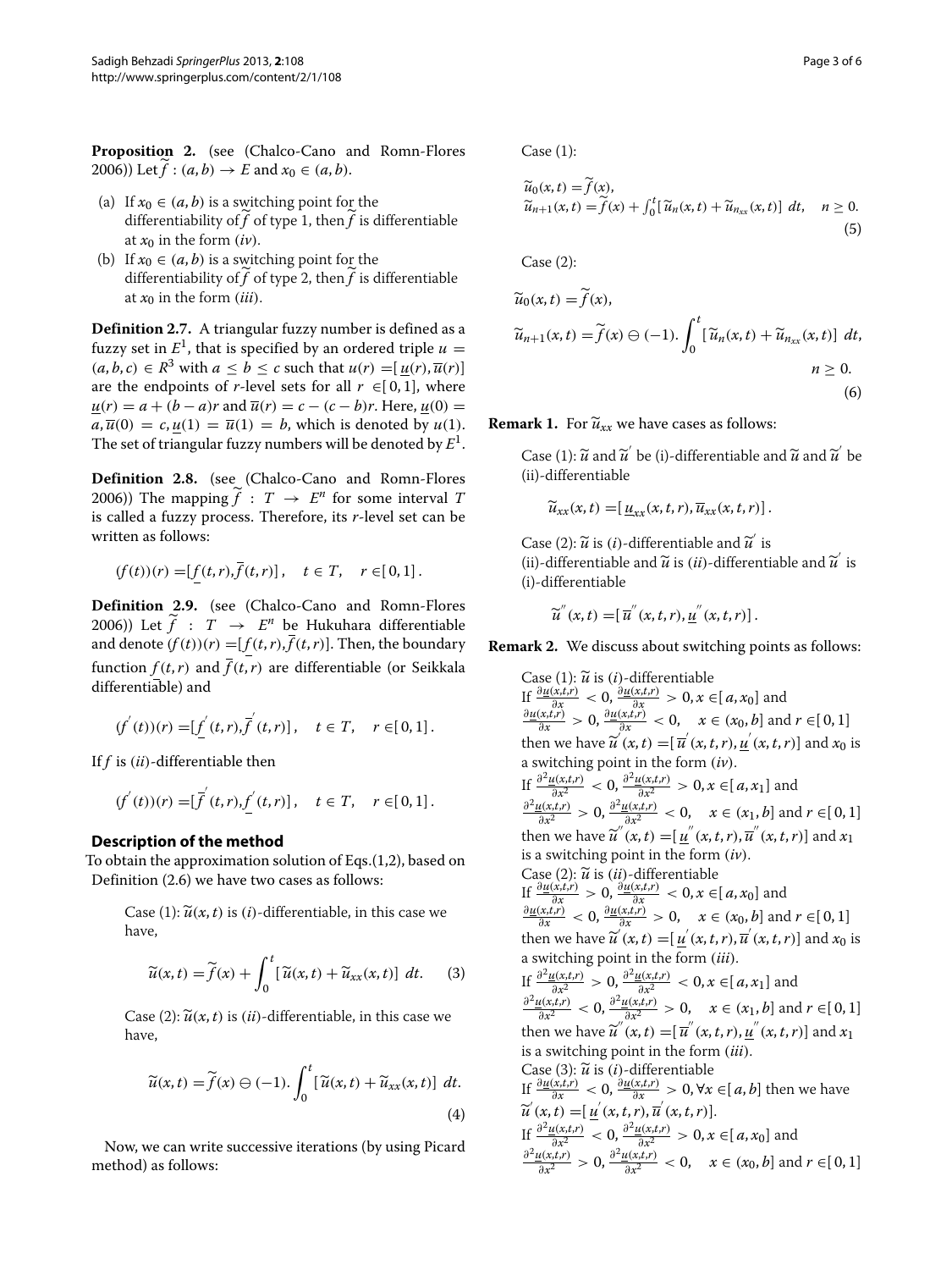then we have  $\widetilde{u}''(x,t) = [\overline{u}''(x,t,r), \underline{u}''(x,t,r)]$  and  $x_0$ is a switching point in the form *(iv)*. Case (4):  $\widetilde{u}$  is *(ii)*-differentiable  $\int \frac{\partial u(x,t,r)}{\partial x} > 0$ ,  $\frac{\partial u(x,t,r)}{\partial x} < 0$ ,  $\forall x \in [a,b]$  then we have If  $\frac{\partial^2 u(x,t,r)}{\partial x^2} > 0$ ,  $\frac{\partial^2 u(x,t,r)}{\partial x^2} > 0$ ,  $x \in [a, x_1]$  and<br>  $\frac{\partial^2 u(x,t,r)}{\partial x^2} > 0$ ,  $\frac{\partial^2 u(x,t,r)}{\partial x^2} > 0$ ,  $x \in (x_1, b]$  and  $r \in [0, 1]$  $\widetilde{u}^{\prime}(x,t) = [\overline{u}^{\prime}(x,t,r), \underline{u}^{\prime}(x,t,r)].$ then we have  $\widetilde{u}''(x, t) = [\underline{u}''(x, t, r), \overline{u}''(x, t, r)]$  and  $x_1$ is a switching point in the form *(iii)*.

#### <span id="page-3-0"></span>**Existence and convergence analysis**

In this section we are going to prove the existence and uniqueness of the solution and convergence of the method by using the following assumptions.

Consider  $f(x)$  is bounded for all  $x \in [a, b]$  and

$$
D(\widetilde{u}_{xx}(x,t),\widetilde{u}_{xx}^*(x,t)) \leq LD(\widetilde{u}(x,t),\widetilde{u}^*(x,t)), \quad L > 0.
$$

Let,

$$
\alpha = (T + TL).
$$

**Lemma 1.** If  $\widetilde{u}, \widetilde{v}, \widetilde{w} \in E^n$  and  $\lambda \in R$ , then,

 $U(\widetilde{u}) \cap D(\widetilde{u} \ominus \widetilde{v}, \widetilde{u} \ominus \widetilde{w}) = D(\widetilde{v}, \widetilde{w}),$ 

 $(i)$   $D(\ominus \lambda \widetilde{u}, \ominus \lambda \widetilde{v}) = |\lambda| D(\widetilde{u}, \widetilde{v}).$ 

**Proof (i).** By the definition of *D*, we have,

$$
D(\widetilde{u} \ominus \widetilde{v}, \widetilde{u} \ominus \widetilde{w})
$$
\n
$$
= \max\{\sup_{r \in [0,1]} |\ \frac{u(r) - v(r)}{u(r) - u(r)} - \frac{u(r) - w(r)}{u(r) - w(r)}| \}
$$
\n
$$
= \max\{\sup_{r \in [0,1]} |\ (\underline{u}(r) - v(r)) - (\underline{u}(r) - \underline{w}(r) )| \}
$$
\n
$$
= \max\{\sup_{r \in [0,1]} |\ (\overline{u}(r) - \overline{v}(r)) - (\overline{u}(r) - \overline{w}(r)) | \}
$$
\n
$$
= \max\{\sup_{r \in [0,1]} |\ \underline{w}(r) - \underline{v}(r) |, \sup_{r \in [0,1]} |\ \overline{w}(r) - \overline{v}(r) | \}
$$
\n
$$
= \max\{\sup_{r \in [0,1]} |\ \underline{v}(r) - \underline{w}(r) |, \sup_{r \in [0,1]} |\ \overline{v}(r) - \overline{w}(r) | \}
$$
\n
$$
= D(\widetilde{v}, \widetilde{w}). \qquad \Box
$$

## **Proof (ii):**

$$
D(\ominus \lambda \widetilde{u}, \ominus \lambda \widetilde{v})
$$
\n
$$
= \max \{ \sup_{r \in [0,1]} |\lambda u(r) - \lambda v(r)|, \sup_{r \in [0,1]} |\lambda u(r) - \overline{\lambda v(r)}|, \sup_{r \in [0,1]} |\lambda u(r) - \overline{\lambda v(r)}|, \sup_{r \in [0,1]} |\lambda u(r) - \lambda v(r)|, \sup_{r \in [0,1]} |\lambda u(r) - \overline{\lambda v(r)}| \}
$$
\n
$$
= D(\lambda \widetilde{u}, \lambda \widetilde{v}) = |\lambda| D(\widetilde{u}, \widetilde{v}). \qquad \Box
$$

<span id="page-3-1"></span>**Table 1 Numerical results for Example 5.1**

| x      | $(u, r = 0.1, n = 25, t = 0.6)$ | $(\overline{u}, r = 0.1, n = 25, t = 0.6)$ |  |
|--------|---------------------------------|--------------------------------------------|--|
| $-0.2$ | 0.34245                         | 0.68532                                    |  |
| $-0.1$ | 0.35571                         | 0.67259                                    |  |
| 0.0    | 0.36438                         | 0.66135                                    |  |
| 0.1    | 0.35724                         | 0.67056                                    |  |
| 0.2    | 0.34862                         | 0.67843                                    |  |
| 0.3    | 0.33597                         | 0.68453                                    |  |
| 0.4    | 0.32551                         | 0.69064                                    |  |

**Theorem 1.** Let  $0 < \alpha < 1$ , then Eqs.[\(1,](#page-0-1)[2\)](#page-0-2), have an unique solution and the solution  $\tilde{u}_n(x,t)$  obtained from the relation [\(8\)](#page-4-21) using Picard method converges to the exact solution of the problems  $(1,2)$  $(1,2)$  when  $\tilde{u}$  is (ii)-<br>*u* is the matrix of the problems  $(1,2)$  when  $\tilde{u}$  is (ii)differentiable.

**Proof.** Let  $\widetilde{u}$  and  $\widetilde{u}^*$  be two different solutions of Eqs.[\(1,](#page-0-1)[2\)](#page-0-2) then

$$
D(\widetilde{u}(x, t), \widetilde{u}^*(x, t))
$$
  
\n
$$
= D(\widetilde{f}(x) \ominus (-1) \cdot \int_0^t [\widetilde{u}(x, t) + \widetilde{u}_{xx}(x, t)] dt,
$$
  
\n
$$
\widetilde{f}(x) \ominus (-1) \cdot \int_0^t [\widetilde{u}^*(x, t) + \widetilde{u}_{xx}^*(x, t)] dt)
$$
  
\n
$$
= D(\ominus (-1) \cdot \int_0^t [\widetilde{u}(x, t) + \widetilde{u}_{xx}(x, t)] dt,
$$
  
\n
$$
\ominus (-1) \cdot \int_0^t [\widetilde{u}^*(x, t) + \widetilde{u}_{xx}^*(x, t)] dt)
$$
  
\n
$$
\leq T(D(\widetilde{u}(x, t), \widetilde{u}^*(x, t))) + TL(D(\widetilde{u}(x, t), \widetilde{u}^*(x, t)))
$$
  
\n
$$
= \alpha D(\widetilde{u}(x, t), \widetilde{u}^*(x, t)).
$$

From which we get  $(1 - \alpha)D(\tilde{u}(x, t), \tilde{u}^*(x, t)) \le 0$ . Since  $0 < \alpha < 1$ , then  $D(\widetilde{u}(x, t), \widetilde{u}^*(x, t)) = 0$ . Implies  $\widetilde{u}(x, t) =$  $\widetilde{u}^*(x,t)$ .

Also, we have

$$
D(\widetilde{u}_{n+1}(x,t),\widetilde{u}(x,t))\leq \alpha D(\widetilde{u}_n,\widetilde{u}).
$$

Since,  $0 < \alpha < 1$ , then  $D(\widetilde{u}_n(x,t), \widetilde{u}(x,t)) \to 0$  as  $n \to \infty$ . Therefore,  $\widetilde{u}_n(x,t) \to \widetilde{u}(x,t)$ .

|  |  |  | Table 2 Numerical results for Example 5.2 |
|--|--|--|-------------------------------------------|
|--|--|--|-------------------------------------------|

<span id="page-3-2"></span>

| $(u, r = 0.2, n = 17, t = 0.7)$ | $(\bar{v}, r = 0.2, n = 17, t = 0.7)$ |
|---------------------------------|---------------------------------------|
| 0.3726508                       | 0.7023467                             |
| 0.3827526                       | 0.6939411                             |
| 0.3957162                       | 0.6848745                             |
| 0.4136805                       | 0.6612719                             |
| 0.4372286                       | 0.6559328                             |
| 0.4438574                       | 0.6337306                             |
|                                 |                                       |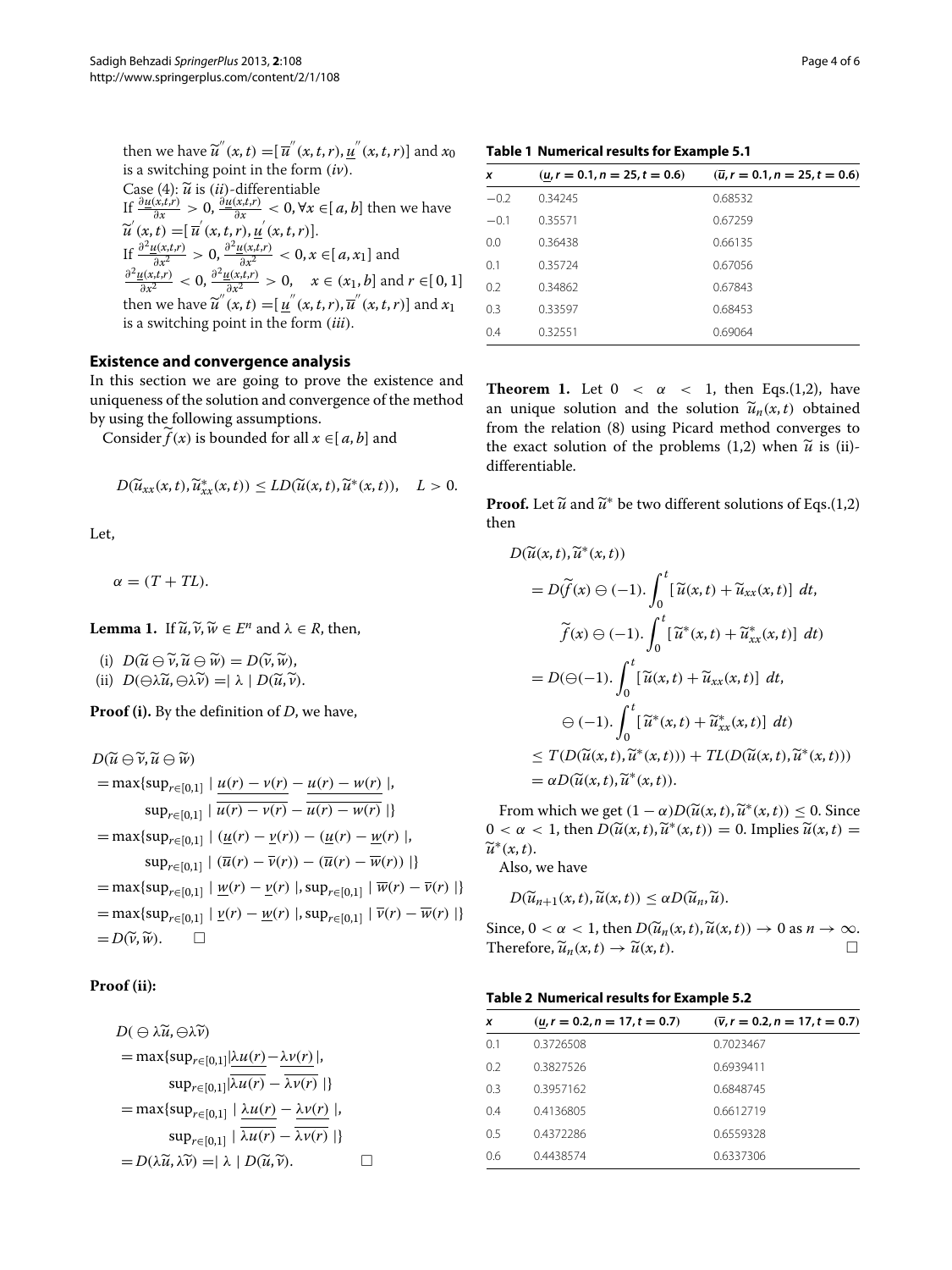<span id="page-4-24"></span>**Table 3 Numerical results for Example [5.2](#page-4-22)**

| x   | $(u, r = 0.2, n = 21, t = 0.7)$ | $(\bar{v}, r = 0.2, n = 21, t = 0.7)$ |
|-----|---------------------------------|---------------------------------------|
| 0.1 | 0.4646316                       | 0.7954225                             |
| 0.2 | 0.4717726                       | 0.7844835                             |
| 0.3 | 0.4823549                       | 0.7737607                             |
| 04  | 0.5074658                       | 0.7528153                             |
| 05  | 0.5263437                       | 0.7474326                             |
| 0.6 | 0.5309183                       | 0.7215178                             |

**Remark 3.** The proof of other case is similar to the previous theorems.

#### <span id="page-4-18"></span>**Numerical examples**

In this section, we solve the Cauchy reaction-diffusion equation by using the Picard method. The program has been provided with Mathematica 6 according to the following algorithm where  $\varepsilon$  is a given positive value.

#### **Algorithm :**

**Step 1.** Set  $n \leftarrow 0$ .

**Step 2.** Calculate the recursive relations [\(7\)](#page-4-23) or [\(8\)](#page-4-21). **Step 3.** If  $D(\widetilde{u}_{n+1}(x,t), \widetilde{u}_n(x,t)) < \varepsilon$  then go to step 4, else  $n \leftarrow n + 1$  and go to step 2.

**Step 4.** Print  $\widetilde{u}_n(x, t)$  as the approximate of the exact solution.

**Example 5.1.** Consider the Cauchy reaction-diffusion equation as follows:

<span id="page-4-23"></span>
$$
\widetilde{u}_t(x,t) = \widetilde{u}_{xx}(x,t) + \widetilde{u}(x,t).
$$
\n(7)

With initial condition:

<span id="page-4-21"></span>
$$
\widetilde{u}(x,0) = \widetilde{f}(x) = ((1-r)x^3, (r-1)x^3).
$$
 (8)

 $\epsilon = 10^{-4}$ .  $x = 0$  is a switching point.

Case (1):  $n = 22$  and  $\alpha = 0.8652$ . Case (2):  $\alpha = 0.84569$ . Table [1](#page-3-1) shows that, the approximation solution of the Cauchy reaction-diffusion equation is convergent with 25 iterations by using the Picard method when  $\widetilde{u}$  is (ii)-differentiable.

<span id="page-4-22"></span>**Example 5.2.** Consider the Cauchy reaction-diffusion equation as follows:

$$
\widetilde{u}_t(x,t) = \widetilde{u}_{xx}(x,t) + \widetilde{u}(x,t).
$$
\n(9)

With initial condition:

$$
\widetilde{u}(x,0) = \widetilde{f}(x) = (x^2 + 1, x^2 + 2, x^2 + 3). \tag{10}
$$

 $\epsilon = 10^{-3}$ .

Case (1):  $\alpha = 0.7546$ .

Table [2](#page-3-2) shows that, the approximation solution of the Cauchy reaction-diffusion equation is convergent with 17 iterations by using the Picard method when  $\widetilde{u}$  is (i)-differentiable.

 $\alpha$  is (*i*)-differentiable.<br>Case (2):  $\alpha = 0.7762$ .

Table [3](#page-4-24) shows that, the approximation solution of the Cauchy reaction-diffusion equation is convergent with 21 iterations by using the Picard method when  $\widetilde{u}$  is (ii)-differentiable.

# <span id="page-4-19"></span>**Conclusion**

The Picard method has been shown to solve effectively, easily and accurately a large class of nonlinear problems with the approximations which convergent are rapidly to exact solutions. In this work, the Picard method has been successfully employed to obtain the approximate solution of the Cauchy reaction-diffusion equation under generalized *H*-differentiability.

#### Received: 21 July 2012 Accepted: 27 September 2012 Published: 13 March 2013

#### **References**

- <span id="page-4-2"></span>Abbasbandy S, Allahviranloo T (2000) Numerical solutions of fuzzy differential equations by Taylor method. J Comput Meth Appl Math 2: 113–124
- <span id="page-4-3"></span>Abbasbandy S, Allahviranloo T, Lopez-Pouso O, Nieto J. J. (2004) Numerical methods for fuzzy differential inclusions. Comput Math Appl 48: 1633–1641 Abbasbandy S, Nieto J. J., Alavi M (2005) Tuning of reachable set in one
- <span id="page-4-4"></span>dimensional fuzzy differential inclusions. Chaos Soliton Fractals 26: 1337
- <span id="page-4-0"></span>Abbod MF, Von Keyserlingk DG, Linkens DA, Mahfouf M (2001) Survey of utilisation of fuzzy technology in medicine and healthcare. Fuzzy Sets Syst 120: 331–349
- <span id="page-4-14"></span>Afshar Kermani M, Saburi F (2007) Numerical method for fuzzy partial differential equations. Appl Math Sci 1: 1299–1309
- <span id="page-4-15"></span>Allahviranloo T (2002) Difference methods for fuzzy partial differential equations. Comput Methods Appl Math 2: 233–242
- <span id="page-4-20"></span>Allahviramloo T (2005) The Adomian decomposition method for fuzzy system of linear equations. Appl Mathematics and Comput 163: 553–563
- <span id="page-4-5"></span>Allahviranloo T, Ahmady N, Ahmady E (2007) Numerical solution of fuzzy differential equations by predictor Űcorrector method. Inform Sci 177: 1633–1647
- <span id="page-4-16"></span>Barkhordari Ahmadi M, Kiani NA (2011) Solving fuzzy partial differential equation by differential transformation method. J Appl Math 7: 1–16
- <span id="page-4-1"></span>Barro S, Marin R (2002) Fuzzy logic in medicine. Physica-Verlag, Heidelberg Bede B (2008) Note on Numerical solutions of fuzzy differential equations by
- <span id="page-4-6"></span>predictor-corrector method. Inform Sci 178: 1917–1922
- <span id="page-4-7"></span>Bede B, Gal SG (2005) Generalizations of the differentiability of fuzzy number valued functions with applications to fuzzy differential equation. Fuzzy Set Syst 151: 581–599
- <span id="page-4-8"></span>Bede B, Imre J, Rudas C, Attila L (2007) First order linear fuzzy differential equations under generalized differentiability. Inform Sci 177: 3627–3635
- <span id="page-4-17"></span>Buckley JJ, Feuring T (1999) Introduction to fuzzy partial diferential equations. Fuzzy Sets and Syst 105: 241–248
- <span id="page-4-9"></span>Buckley, JJ, Feuring, T (2000) Fuzzy differential equations. Fuzzy Set Syst 110: 43–54
- <span id="page-4-10"></span>Buckley JJ, Jowers LJ (2006) Simulating Continuous Fuzzy Systems. Springer-Verlag, Berl, Heidelberg
- <span id="page-4-11"></span>Buckley JJ, Feuring T, Hayashi Y (2002) Linear systems of first order ordinary differential equations: fuzzy initial conditions. Soft Comput 6: 415–421
- <span id="page-4-12"></span>Chalco-Cano Y, Román-Flores H (2006) On new solutions of fuzzy differential equations. Chaos Soliton Fractals: 1016–1043
- <span id="page-4-13"></span>Chalco-Cano Y, Román-Flores H, Rojas-Medar MA, Saavedra O, Jimnez-Gamero M (2007) The extension principle and a decomposition of fuzzy sets. Inform Sci 177: 5394–5403
- Chalco-Cano Y, Roman-Flores H, Jimnez-Gamero MD (2011) Generalized derivative and *π*-derivative for set-valued functions. Inf Sci 181: 2177–2188